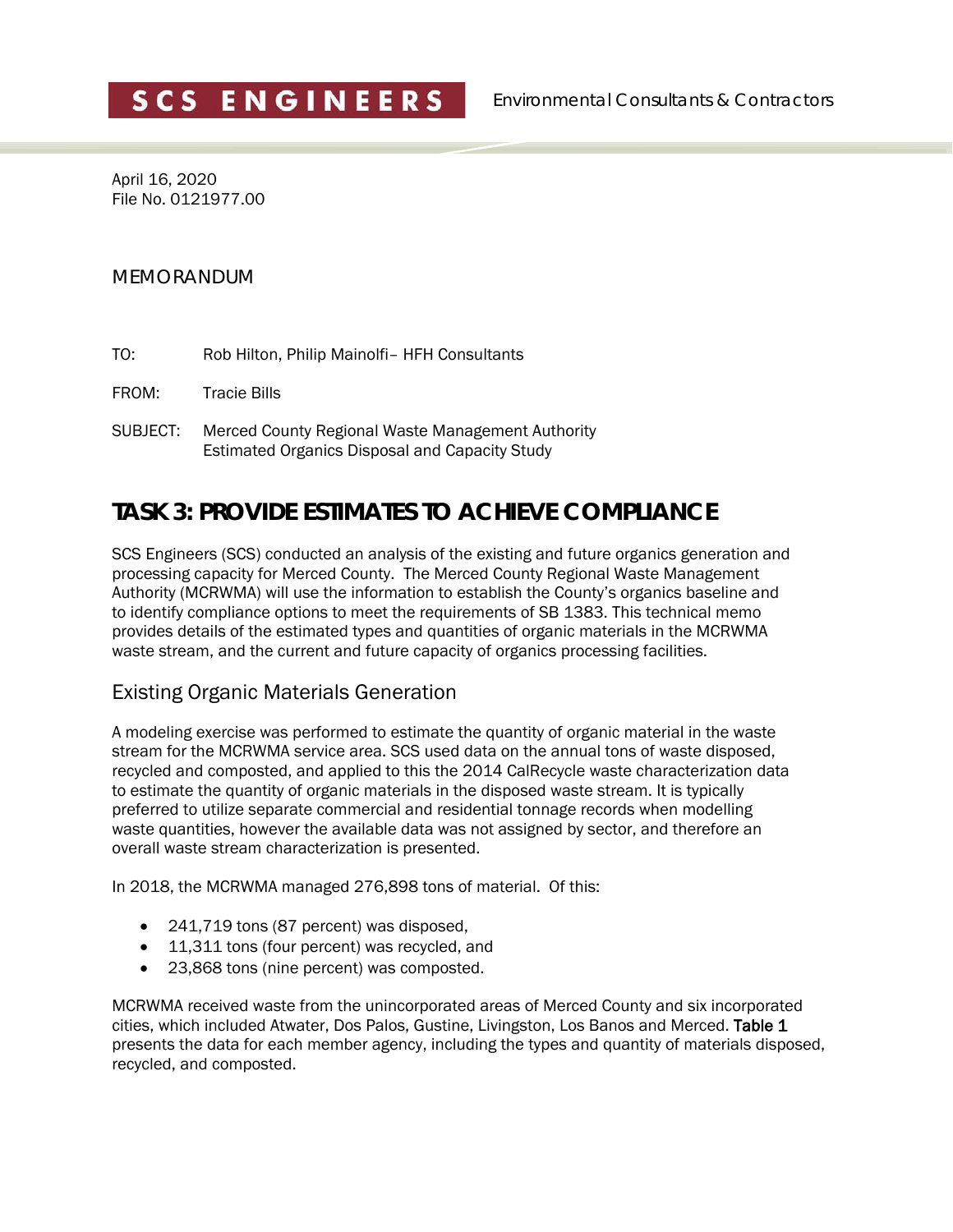| <b>Material</b> |                       | Livingston     | Atwater | Los Banos | Gustine        | Dos Palos | Merced<br>(City) | Merced<br>County | <b>Total</b> |         |  |
|-----------------|-----------------------|----------------|---------|-----------|----------------|-----------|------------------|------------------|--------------|---------|--|
|                 | <b>General Refuse</b> | 13,228         | 23,197  | 31,289    | 75             | 3,918     | 80,494           | 70,221           | 222,423      |         |  |
|                 | <b>Extra Handling</b> | 63             | 58      | 76        | $\overline{0}$ | 45        | 480              | 1,363            | 2,086        |         |  |
|                 | Green - Rejected      | $\Omega$       | 260     | 45        | $\overline{0}$ | 36        | 630              | 1,043            | 2,013        |         |  |
|                 | LF Brush              | $\overline{0}$ |         | 932       |                |           | 52               | 238              | 1,225        |         |  |
| Trash           | LF Grass              | $\Omega$       |         | 881       | $\Omega$       | $\Omega$  |                  | 29               | 914          | 241,719 |  |
|                 | LF Greenwaste         | $\Omega$       | 719     | 4,517     | $\overline{0}$ | 731       | 1,983            | 1,882            | 9,832        |         |  |
|                 | LF Tire Shreds        | $\Omega$       |         | 17        | $\overline{0}$ | $\Omega$  |                  | 285              | 302          |         |  |
|                 | <b>IF Wood</b>        | 24             | 150     | 69        | $\overline{0}$ | $\Omega$  | 982              | 571              | 1,796        |         |  |
|                 | Mattress/Box Spring   | $\Omega$       |         | $\Omega$  | $\Omega$       | $\Omega$  |                  |                  |              |         |  |
|                 | <b>Special Burial</b> | 466            | 13      | 62        | $\overline{0}$ | $\Omega$  | 473              | 115              | 1,129        |         |  |
|                 | Cardboard - Clean     | $\Omega$       | 14      | 5         | $\Omega$       | $\Omega$  | 81               | 93               | 192          |         |  |
| δĝ              | Commercial Rej. Recy  | $\Omega$       |         | $\Omega$  | $\Omega$       | $\Omega$  |                  |                  |              |         |  |
| clable          | Mattress (Business)   | 0              |         | 9         | $\Omega$       |           | 29               |                  | 49           |         |  |
|                 | Mattress (Residents)  |                | 18      | 86        | $\Omega$       |           | 222              | 20               | 348          | 11,311  |  |
| Recy            | Rcyclbls-Clean (Comm  | 0              |         | 3,704     | $\overline{0}$ |           | 4,248            | 2,174            | 10,126       |         |  |
|                 | Recyclables-W (Priv)  | 0              | 237     | 19        | $\Omega$       | U         | 18               | 81               | 355          |         |  |
|                 | Rejt'd Recycled       | 0              |         | 0         | $\overline{0}$ |           | 22               | 210              | 231          |         |  |
|                 | Grass/Leaf            | N              | 172     |           | $\Omega$       |           | 486              | 27               | 686          |         |  |
| anics           | Green - Clean         | O              | 2,302   | 109       | 0              |           | 6,007            | 5,983            | 14,401       |         |  |
| Ö               | Brush/Prune-W         | 29             | 433     | 121       | $\Omega$       |           | 5,761            | 924              | 7,274        | 23,868  |  |
| O               | Soil-Received         | 0              | 12      | 411       | 0              |           | 212              | 872              | 1,507        |         |  |
| Total           |                       | 13,812         | 27,584  | 42,351    | 77             | 4,742     | 102,185          | 86,147           |              | 276,898 |  |

#### Table 1. Waste Managed by MCRWMA by Origin and Material Classification (CY2018)

Using the data provided in Table 1, SCS estimated the quantity of organics disposed using the 2014 CalRecycle statewide solid waste characterization study data. Because the original data was not separated out for residential and commercial sectors, the overall disposed waste characterization data was used for this analysis. This information is combined with the actual tonnage for source separated organics (e.g. Separated Organics) and organic material currently landfilled (e.g. Separated Organics Disposed) in the MCRWMA service area, and is shown in Table 2. Organic materials defined as disposed in MCRWMA records include brush, grass, greenwaste, and wood. Other organic materials are disposed by homeowners and are not separately quantified (e.g. food, compostable paper). As indicated, the estimated annual organic waste in the MCRWMA service area is 128,341 tons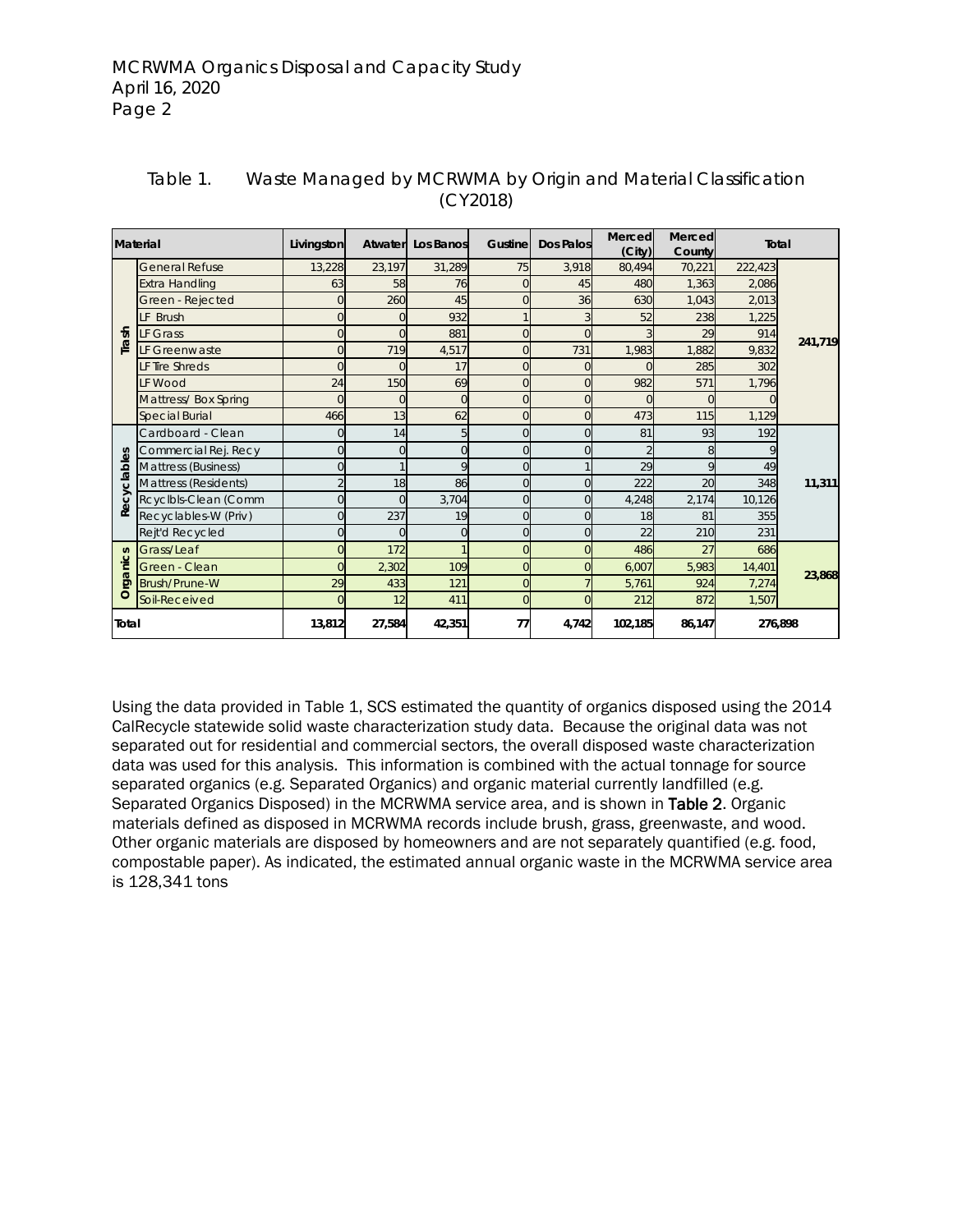| <b>Material</b>                            | Proportion | Annual<br>Tons |
|--------------------------------------------|------------|----------------|
| <b>Organics in Disposed General Refuse</b> |            |                |
| Other Miscellaneous Paper - Compostable    | 0.2%       | 400            |
| Remainder/Composite Paper - Compostable    | 6.6%       | 14,700         |
| Food                                       | 18.1%      | 40,300         |
| Leaves and Grass                           | 3.8%       | 8,500          |
| Prunings and Trimmings                     | 3.1%       | 6,900          |
| <b>Branches and Stumps</b>                 | 1.7%       | 3,800          |
| Clean Dimensional Lumber                   | 3.2%       | 7,100          |
| <b>Clean Engineered Wood</b>               | 1.7%       | 3,800          |
| <b>Clean Pallets &amp; Crates</b>          | 2.1%       | 4,700          |
| Subtotal                                   | 40.5%      | 90,200         |
| <b>Separated Organics</b>                  |            |                |
| Grass/Leaf                                 |            | 686            |
| Green - Clean                              |            | 14,401         |
| Brush/Prune-W                              |            | 7,274          |
| Subtotal                                   |            | 22,361         |
| <b>Separated Organics Disposed</b>         |            |                |
| Green - Rejected                           |            | 2,013          |
| LF Brush                                   |            | 1,225          |
| LF Grass                                   |            | 914            |
| LF Greenwaste                              |            | 9,832          |
| LF Wood                                    |            | 1,796          |
| Subtotal                                   |            | 15,780         |
| Total                                      |            | 128,341        |

Table 2. Organic Materials Managed by MCRWMA

Note: Proportion of organic materials in general refuse estimated from 2014 CalRecycle Statewide Waste Characterization Study of Overall Disposed Waste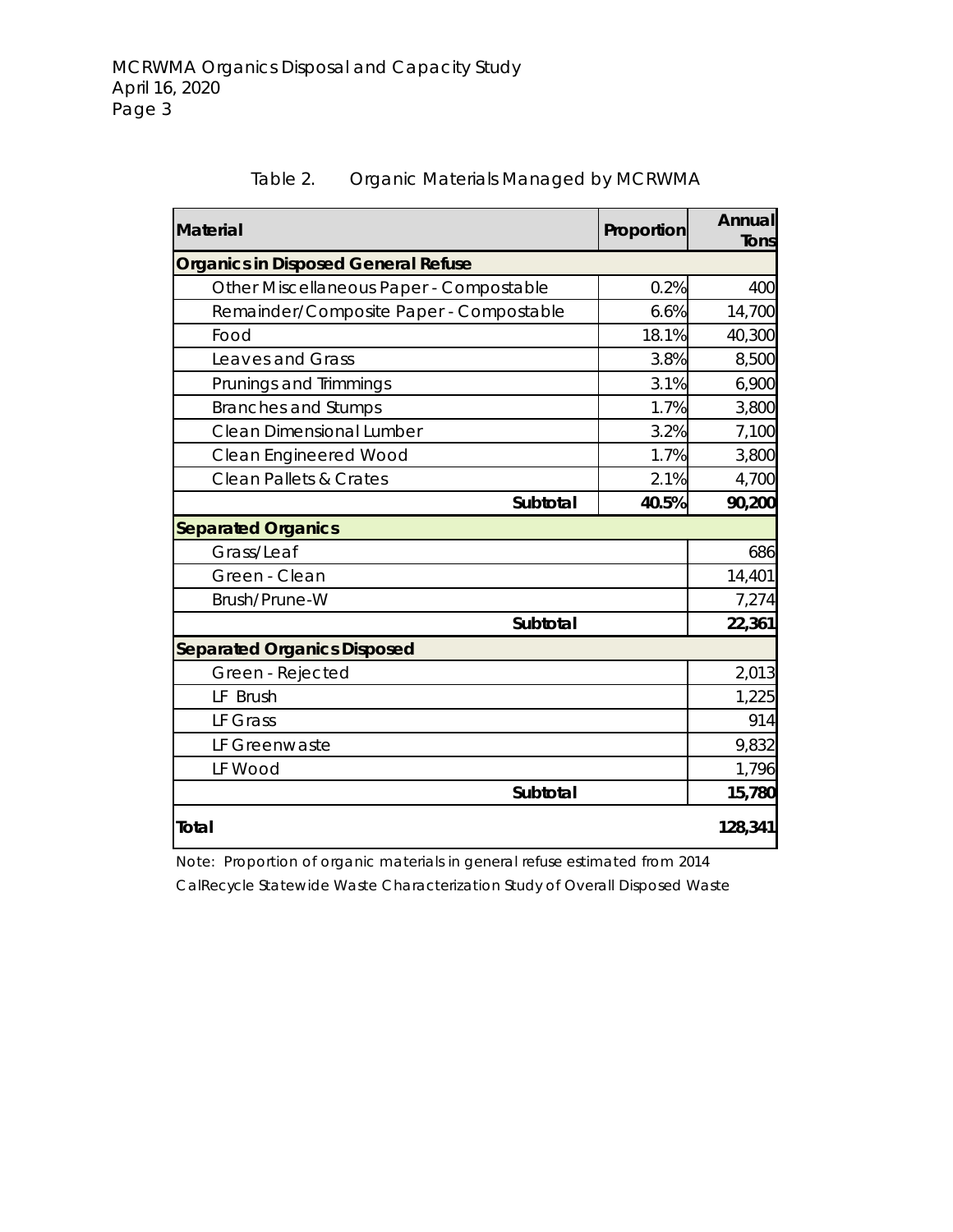## Projected Organic Materials Generation

As the population grows in Merced County, so will the quantity of waste generation. In order to project the increase in organic materials generated, SCS accessed the population growth rate data from the State of California Department of Finance<sup>[1](#page-3-0)</sup>, selected "Total Population by County" and downloaded a spreadsheet with population projections for Merced County. Table 3 presents projected population growth, and waste and organics generation and diversion projections through the year 2025. The current amount of organics diversion is 22,361 tons per year, or 17% of the total organic materials that are generated. By 2025, the 75% diversion requirement for organic materials will total 106,000 tons per year. The current amount of material composted is 22,360 tons per year; therefore, MCRWMA will need to find capacity for an additional 83,640 tons annually.

| Year | Population<br>Growth | Waste<br>Managed<br>(Tons) | <b>Organics</b><br>Generated<br>(Tons) | Organics<br><b>Diverted</b><br>(Tons) | Proportion<br>Organics<br><b>Diverted</b> |
|------|----------------------|----------------------------|----------------------------------------|---------------------------------------|-------------------------------------------|
| 2018 | 1.1%                 | 276,898                    | 128,341                                | 22,361                                | 17%                                       |
| 2019 | 1.4%                 | 280,800                    | 130,200                                | 45,600                                | 35%                                       |
| 2020 | 1.4%                 | 284,800                    | 132,000                                | 66,000                                | 50%                                       |
| 2021 | 1.4%                 | 288,800                    | 133,800                                | 73,600                                | 55%                                       |
| 2022 | 1.4%                 | 292,800                    | 135,600                                | 81,400                                | 60%                                       |
| 2023 | 1.4%                 | 296,900                    | 137,500                                | 89,400                                | 65%                                       |
| 2024 | 1.4%                 | 301,100                    | 139,400                                | 97,600                                | 70%                                       |
| 2025 | 1.4%                 | 305,200                    | 141,300                                | 106,000                               | 75%                                       |

Table 3. Projected Growth in Organics Generation

# Available Processing Capacity for Organics Material

SCS researched organics processing facilities located within a 120-mile radius of the MCRWMA service area to provide information on the available capacity for processing green waste, food scraps, and compostable paper. SCS assembled a list of organics processing facilities, reviewed CalRecycle permitting records, and researched current incoming quantities at targeted organics processing facilities. The initial target list included composting operations, in-vessel and anaerobic digestion facilities, and land application.

SCS identified the organics processing facilities using the CalRecycle Solid Waste Information System (SWIS) database<sup>[2](#page-3-1)</sup>, which includes the contact information, permitted volumes, annual throughput capacity, and estimated incoming volumes of material. Information summarizing the

<span id="page-3-0"></span><sup>1</sup> <http://www.dof.ca.gov/Forecasting/Demographics/Projections/>

<span id="page-3-1"></span><sup>2</sup> https://www2.calrecycle.ca.gov/SWFacilities/Directory/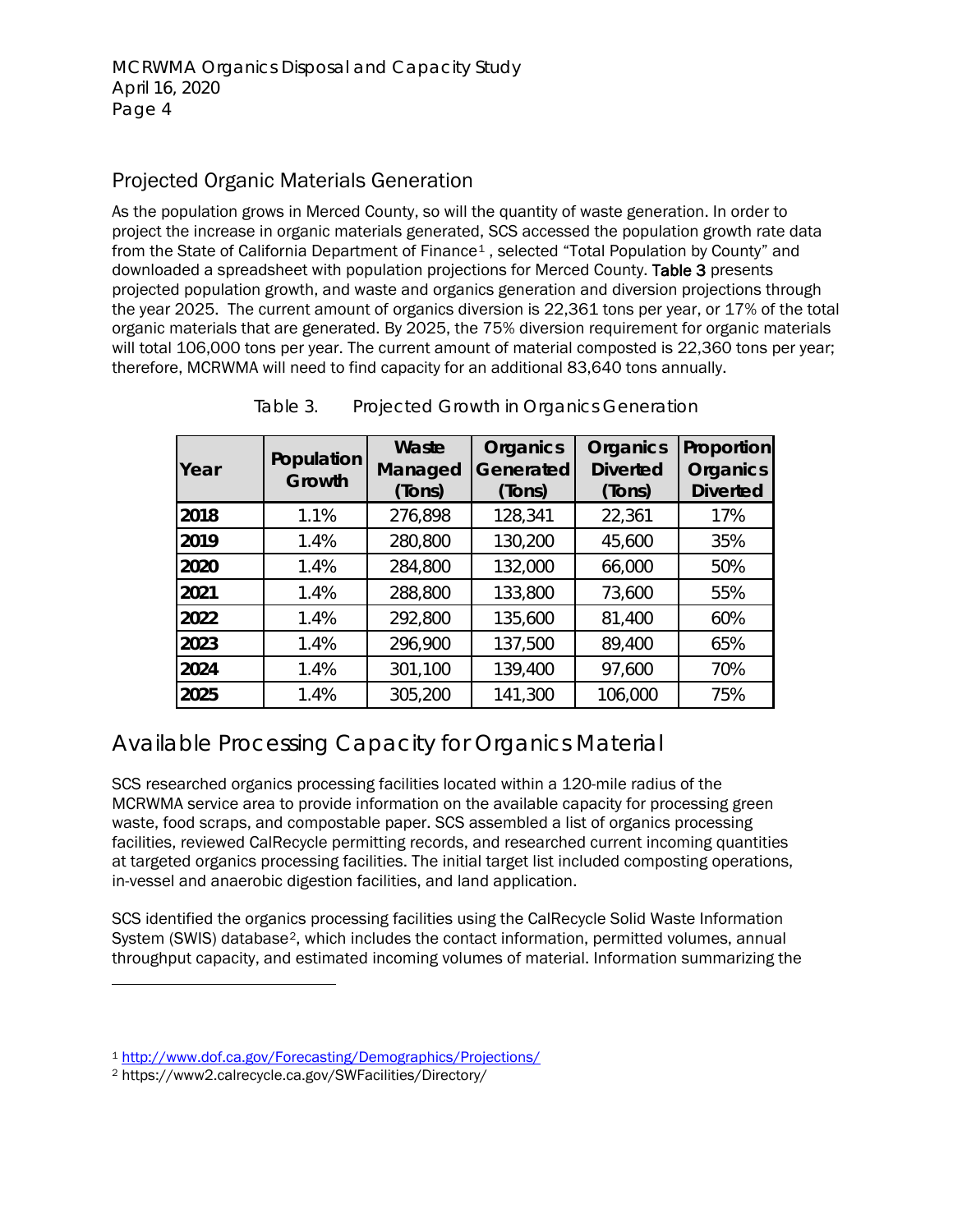types and number of facilities by County is included in Table 4. Attachment A lists each facility along with the type of facility, materials received, location, business name, distance to MCRWMA offices, permitted and estimated throughput volumes, and notes regarding remaining capacity and facility status.

| <b>Summary of Open or Planned Facility Type by County</b> |                |                |   |   |    |                                                |               |                |                |    |                     |
|-----------------------------------------------------------|----------------|----------------|---|---|----|------------------------------------------------|---------------|----------------|----------------|----|---------------------|
|                                                           |                |                |   |   |    |                                                | San           | San            | <b>Santa</b>   |    |                     |
| <b>Facility Type</b>                                      | Alameda        |                |   |   |    | Fresno   Madera   Mariposa   Merced   Monterey | <b>Benito</b> | Joaquin        | Clara          |    | Stanislaus Tuolumne |
| <b>Anaerobic Digestion</b>                                | 1              | 1              |   |   |    |                                                |               |                | 1              |    |                     |
| <b>Composting Facility</b>                                |                |                |   |   |    |                                                |               |                |                |    |                     |
| (Agricultural)                                            |                | 1              | 1 |   | 7  | 4                                              | 4             | 3              | 6              | 16 |                     |
| <b>Composting Facility (Green</b>                         |                |                |   |   |    |                                                |               |                |                |    |                     |
| Waste)                                                    | $\overline{2}$ | 1              |   |   | 4  | 3                                              | 1             | 5              | $\overline{2}$ | 4  |                     |
| <b>Composting Facility</b>                                |                |                |   |   |    |                                                |               |                |                |    |                     |
| (Mixed) - A facility that                                 |                |                |   |   |    |                                                |               |                |                |    |                     |
| composts sewage sludge,                                   |                |                |   |   |    |                                                |               |                |                |    |                     |
| animal material, or green                                 |                |                |   |   |    |                                                |               |                |                |    |                     |
| material, in addition to mixed<br>solid waste             |                | $\overline{2}$ |   |   |    | 3                                              |               | $\overline{2}$ | $\overline{2}$ | 3  |                     |
| Composting Facility (other)                               |                |                |   |   | 1  | $\overline{2}$                                 |               |                |                |    |                     |
| <b>Chipping and Grinding</b>                              |                |                |   |   |    |                                                |               |                |                |    |                     |
| Activity Facility/Operations                              | 3              | $\overline{2}$ |   |   |    |                                                |               |                | $\overline{2}$ |    |                     |
|                                                           | $\mathbf{1}$   | 1              |   |   |    |                                                |               |                |                |    |                     |
| <b>Land Application</b>                                   |                |                |   |   |    |                                                |               |                |                |    |                     |
| $TOTAL = 97$                                              | 8              | 8              | 1 | 1 | 12 | 12                                             | 6             | 11             | 13             | 23 | $\overline{2}$      |

Table 4. Summary of Organic Processing Facilities by Type and Location

A total of 97 organics material processing facilities are located within a 120-mile radius of the MCRWMA offices. Our team reviewed the list and removed chip and grind operations, land application facilities, and organic facilities that have minimal permitted organics capacity with low probability of expanding their current operations. A list of 40 sites across 11 counties were then targeted to interview to gather the following information:

- Quantity of Material Used as Alternative Daily Cover (ADC)
- Accepted Materials
- Current Quantities Received
- Sectors Material is Received from (Residential, Commercial, Industrial, Institutional)
- Estimated Available Capacity
- Plans to Increase/Decrease the Types of Materials Accepted
- Does Facility Accept Animal Waste, Manure, Compostable Diapers, or Farm Waste?
- Facility Outlook Regarding Future Organics Market Changes 5 Years From Now
- Perceived Barriers to Increased Organics Diversion
- Facility Issues with Material Quality or Contamination
- Facility Tipping Fees

Table 5 summarizes the number of organics facilities targeted in each county for further information. Of the 40 facilities contacted, we received 33 responses.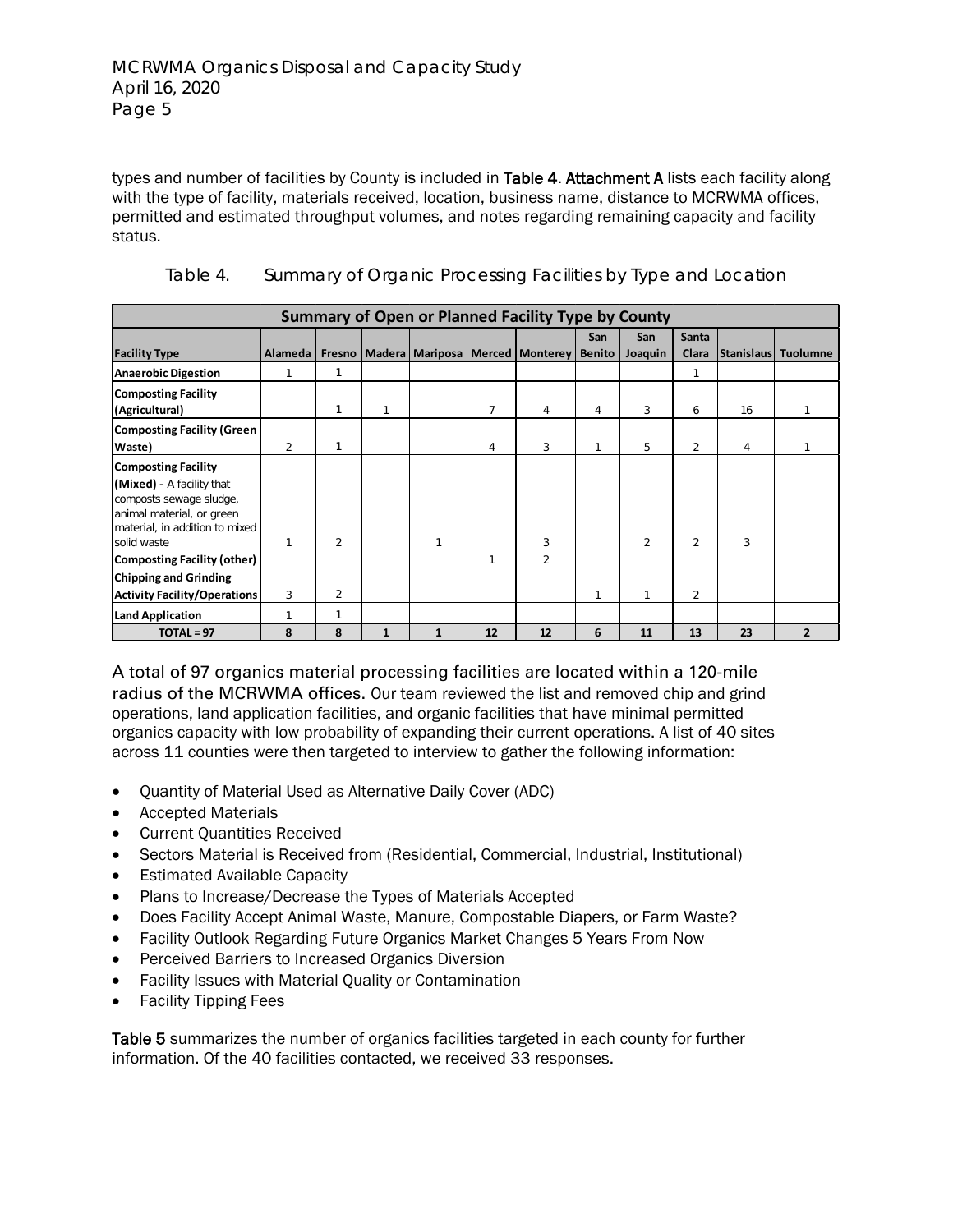| County            | Total<br>Number of<br>Organic<br><b>Facilities</b> | Number of<br><b>Facilities</b><br><b>Contacted</b> | <b>Number of</b><br><b>Responses</b><br><b>Received</b> |
|-------------------|----------------------------------------------------|----------------------------------------------------|---------------------------------------------------------|
| Alameda           | 8                                                  |                                                    | 1                                                       |
| Fresno            | 8                                                  | 3                                                  | 2                                                       |
| Madera            | 1                                                  | 1                                                  | 1                                                       |
| Mariposa          |                                                    | 1                                                  | 0                                                       |
| Merced            | 12                                                 | 4                                                  | 3                                                       |
| Monterey          | 12                                                 | 4                                                  | 4                                                       |
| San Benito        | 6                                                  | 0                                                  | 0                                                       |
| San Joaquin       | 11                                                 | 4                                                  |                                                         |
| Santa Clara       | 13                                                 | 4                                                  | 4                                                       |
| <b>Stanislaus</b> | 23                                                 | 18                                                 | 17                                                      |
| Tuolumne          | $\mathfrak{p}$                                     | 0                                                  | O                                                       |
| Total             | 97                                                 | 40                                                 | 33                                                      |

Table 5. Summary of Facilities Contacted

Of the original 97 organic facilities listed, removing 11 chip and grind operations and land application facilities, for the remaining 86 facilities we calculated the permitted capacity, estimated in-use capacity, available and future or planned capacity. These calculations excluded most facilities in Alameda and Santa Clara Counties, with the exception of a few facilities requested to be targeted by MCRWMA. Based on the research, it is estimated there is approximately 3,844,684 tons per year of permitted capacity and 414,435 tons per year of available capacity. Table 6 provides the estimated capacity information by County.

| County      | <b>Permitted</b><br>Capacity<br>(Tons/Year) | In-Use<br>Capacity<br>(Tons/Year) | <b>Available</b><br>Capacity<br>Tons/Year | Planned /<br><b>Future Capacity</b><br>Tons/Year |
|-------------|---------------------------------------------|-----------------------------------|-------------------------------------------|--------------------------------------------------|
| Alameda     | 443,950                                     | 443.950                           | 0                                         | 160,000                                          |
| Fresno      | 419,231                                     | Unknown                           | Unknown                                   | 0                                                |
| Madera      | 364,000                                     | 364,000                           | $\Omega$                                  | O                                                |
| Mariposa    | 20,000                                      | Unknown                           | Unknown                                   | ი                                                |
| Merced      | 176,451                                     | 128,319                           | 48,132                                    | 0                                                |
| Monterev    | 198,975                                     | 179,225                           | 19,750                                    | 100,000                                          |
| San Benito  | 36,040                                      | Unknown                           | Unknown                                   | 0                                                |
| San Joaquin | 481,419                                     | Unknown                           | Unknown                                   | O                                                |
| Santa Clara | 590.680                                     | 585.056                           | 5.624                                     | 260,000                                          |

| Table 6. |  | <b>Estimated Organics Processing Capacity by County</b> |  |  |  |
|----------|--|---------------------------------------------------------|--|--|--|
|          |  |                                                         |  |  |  |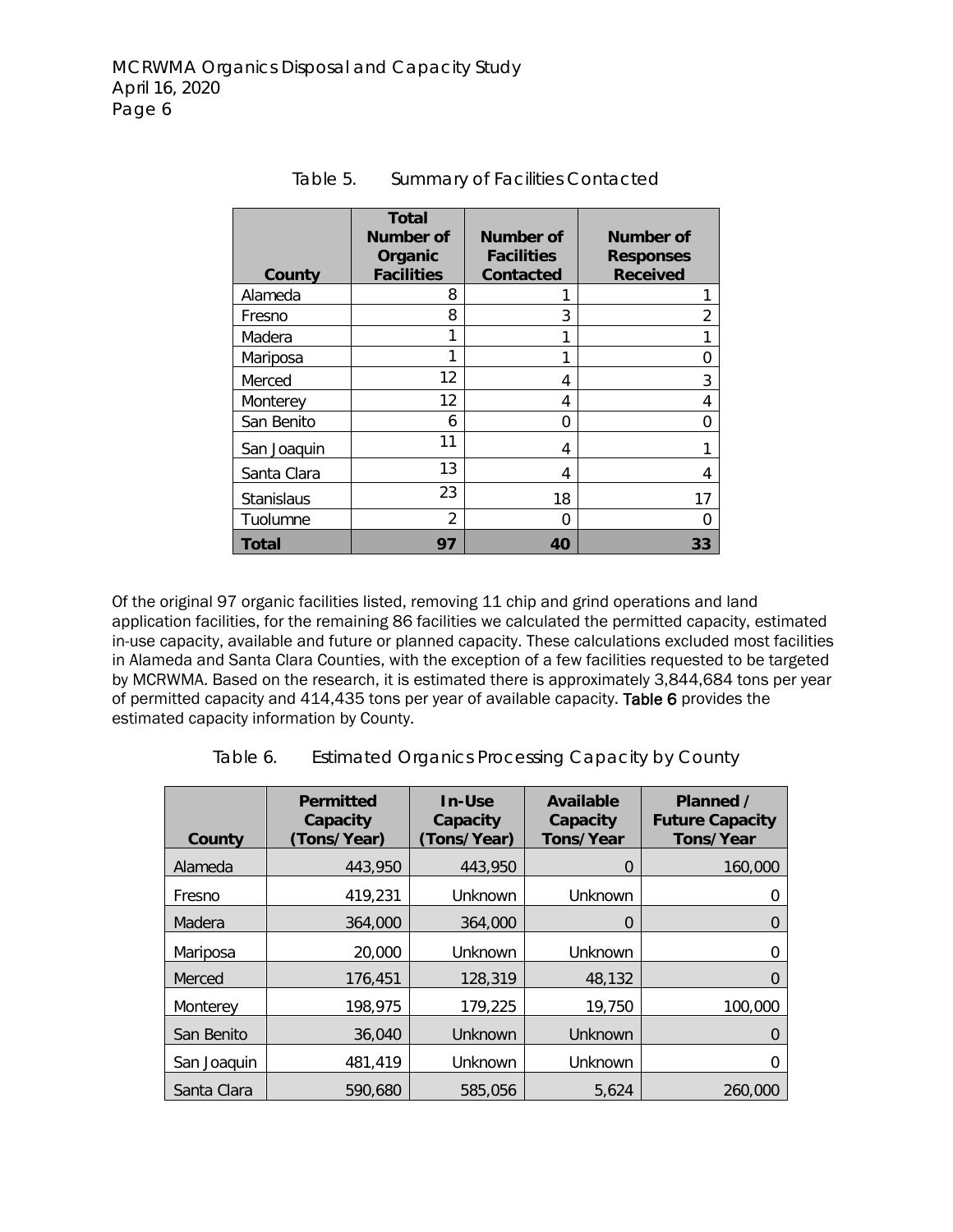| County                                                                   | <b>Permitted</b><br>Capacity<br>(Tons/Year) | In-Use<br>Capacity<br>(Tons/Year) | <b>Available</b><br>Capacity<br>Tons/Year | Planned /<br><b>Future Capacity</b><br>Tons/Year |
|--------------------------------------------------------------------------|---------------------------------------------|-----------------------------------|-------------------------------------------|--------------------------------------------------|
| <b>Stanislaus</b>                                                        | 1,074,919                                   | 732,990                           | 341.929                                   |                                                  |
| Tuolumne                                                                 | 6.250                                       | 6.250                             | 0                                         |                                                  |
| <b>Subtotal</b><br>(without)<br>Alameda<br>and Santa<br>Clara<br>County) | 2,810,054                                   | 1,411,784                         | 408,811                                   | 100,000                                          |
| <b>Total</b>                                                             | 3.844.684                                   | 2,440,790                         | 414,435                                   | 520,000                                          |

In order to understand the in-use and available capacity for the targeted facilities, we assumed the smaller facilities (with capacities less than 20,000 tons/year) did not have any available capacity. For those facilities with larger permitted capacity but without exact tonnage data that either provided percentages of incoming material or the permit value (cubic yards per year instead of tons per year), we used a conversion factor to estimate the amount of material currently accepted at the facility. It is important to note that some facility operators are reluctant to provide available capacity information, as they consider this confidential information affecting their pricing and contractual arrangements.

Facilities that did not respond to our inquiry, and therefore we were unable to estimate capacity for are indicated as "unknown" in Table 6. Those facilities include the following:

- Fresno County No response was received from Mid Valley Disposal, which has 290,000 tons per year of permitted capacity. We can continue to reach out, but may need assistance from MCRWMA.
- Mariposa County No response was received from Mariposa Composting, which has 20,000 tons per year of permitted capacity. Because of its limited operation, no further phone calls were made.
- San Benito County The six facilities in this county have relatively small individual permitted capacities, with a combined total of 36,040 tons per year. SCS did not reach out to these facilities to confirm their available capacity.
- San Joaquin County Forward Resource Recovery has 260,000 tons per year of permitted capacity. SCS is waiting for a response from the contact at this facility. Valley Landscaping and Element Landscaping Materials have been contacted however no response has been received and no permitted capacity information is available online.

# **POTENTIAL PROCESSING CAPACITY FOR ORGANIC MATERIALS**

The following facilities have the potential to accept MCRWMA organic materials. We recommend contacting these facilities to discuss the viability of accepting materials from MCRWMA.

- 1. Agromin-Bowles Compost Facility 13000 Carlucci Rd., Dos Palos (Merced County)
	- o 21,000 tons per year additional permitted capacity available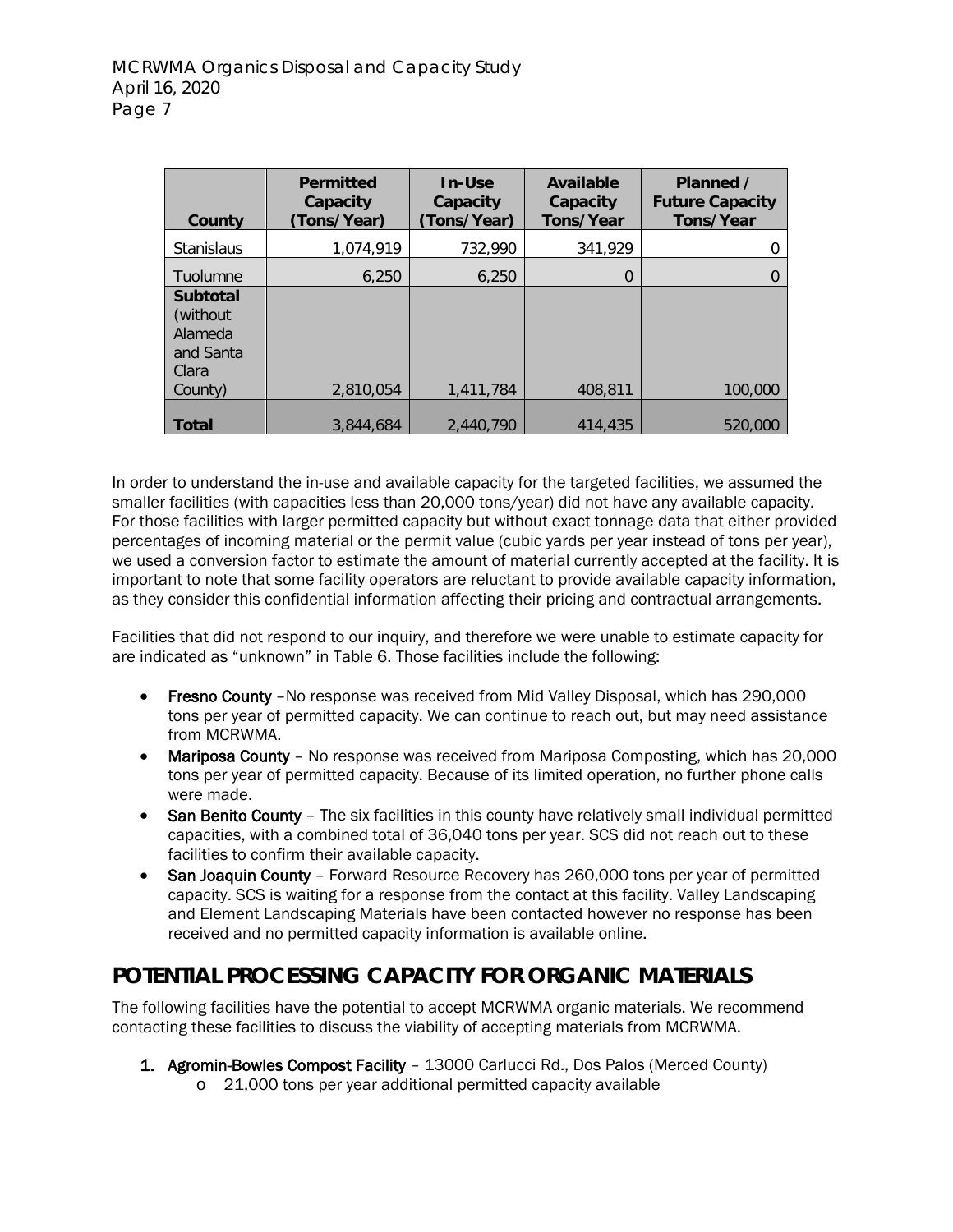- 2. Billy Wright Composting 17173 Billy Wright Rd., Los Banos (Merced County) o 23,500 tons per year additional permitted capacity available
- 3. California Soils 3401 Gaffery Rd., Vernalis (Stanislaus County) o 20,000 tons per year additional permitted capacity available
- 4. Gilton Resource Recovery Composting Facility 800 South McClure, Modesto (Merced County)
	- o Have not received a response, but have estimated 122,000 tons per year additional permitted capacity available.
- 5. Hwy 59 Composting Facility 7040 North Highway 59, Merced (Merced County)
	- o 1,300 tons per year additional permitted capacity available
- 6. John Brichetto Compost Sites A-O (13 permits) 26 Mile Road, Oakdale (Stanislaus County)
	- o It is estimated that each site will have 7,400 tons per year, or 96,200 tons per year additional permitted capacity available. Each site is vertically integrated.
- 7. Keith Day Company (3 sites) Marina, Moss Landing, Gonzales (Monterey County)
	- o Has an additional 50,000 tons per year permitted capacity available between the following three facilities:
		- Gabilan Ag Services 14201 Del Monte Blvd, Marina, CA
		- Gabilan Fertilizer Moonglow Dairy 375 Dolan Road, Moss Landing, CA
		- Gonzales Compost Operations Short Road, Gonzales, CA

# **POTENTIAL ORGANICS PROCESSING EXPANSION**

Six facilities stated they are planning to expand their permitted capacity. Two facilities anticipate available capacity, however only Keith Day facilities (increased permit among all three sites) will have a significant amount of available capacity that may benefit MCRWMA. Four facilities are expanding their organics permit; however, all of the extra capacity has been accounted for.

Potential Expansion of Processing Capabilities with Available Facility Capacity

- 1. Keith Day Company Marina, Moss Landing, Gonzales (Monterey County)
	- o Starting to permit for an additional 100,000 tons per year between the following three facilities:
		- Gabilan Ag Services 14201 Del Monte Blvd, Marina, CA
		- Gabilan Fertilizer Moonglow Dairy 375 Dolan Road, Moss Landing, CA
		- Gonzales Compost Operations Short Road, Gonzales, CA
- 2. Newby Island Resource Recovery Park 1601 Dixon Landing Rd., Milpitas, CA 95035 (Santa Clara County)
	- $\circ$  In 2019, Republic added 60,000 additional tons per year to their permit, however extra capacity has already accounted for. They have 50 tons per day available (5,600 tons per year).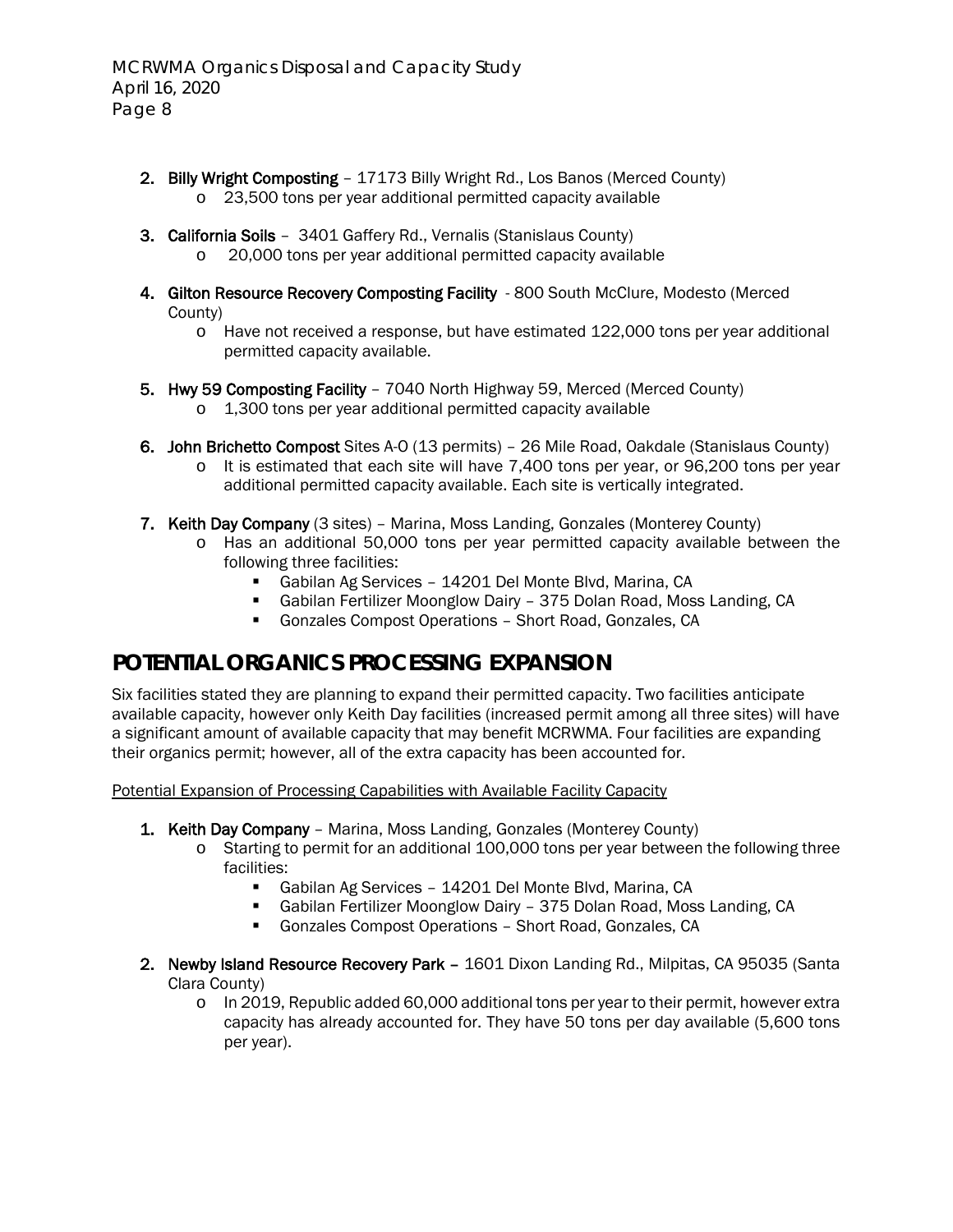#### Potential Expansion of Processing Capabilities with No Available Facility Capacity

- 1. Altamont Composting Facility 10840 Altamont Pass Road, Livermore, CA (Alameda County)
	- o In 2019, WM added 160,000 additional tons per year to their permit, however extra capacity has already accounted for.
- 2. Davis Street Transfer Station 2615 Davis St., San Leandro, CA (Alameda County)
	- o This facility recently changed their permit to include on-site composting; however, no new capacity was added and are only using material currently accepted.
- 3. Z-Best Composting 980 State Hwy. 25, Gilroy, CA (Santa Clara County)
	- o Looking to add 200,000 tons per year, however extra capacity has already accounted for.
- 4. Zero Waste Energy Development Company 685 Los Esteros Rd. San Jose, CA (Santa Clara **County** 
	- o Owners were looking into expanding their facility; however, that plan has been put on hold.

## Facility Interviews with Potential Organics Processing Options

MCRWMA requested SCS contact three companies to discuss the potential to manage some of the Authority's organic materials. The following information was gathered from these conversations.

## **Agromin**

SCS spoke with Agromin representatives Bill Camarillo and Kimberly Cook on March 17, 2020 to discuss how Agromin could provide organics capacity in the MCRWMA service area. Agromin manages a compost facility at Bowles Farming Company, located at 13000 Carlucci Road in Dos Palos. The facility is permitted for 200 tons per day (62,000 tons per year), and accepts agriculture and green material. Due to low landfill tipping fees, they have had challenges obtaining material, and they currently process only 41,000 tons per year. They are actively seeking an additional 21,000 tons per year of new material.

In order to support MCRWMA and to fill the facility's permitted capacity, Agromin is looking to develop a demonstration site in Merced that would provide pre-processing at the landfill, then send clean organic material to the Agromin/Bowles Green Waste Composting Facility. Agromin currently has three different locations that perform preprocessing and have established a good process by using different technologies such as screens, the Scott Turbo Separator and manual labor. In order to accept food scraps and food soiled paper at the site, Agromin will add an Enforcement Agency Notification Research Project, then get a full permit during the two to four year research project. They could have a preprocessing system in place at the landfill by the start of 2022.

Agromin would look to be a contractor to MCRWMA, and are proposing to design, build, and finance the preprocessing at the landfill. In return, they would need a flow control agreement (10 years, or five year with five-year option) with minimum tonnage numbers of 40,000 to 50,000 tons annually.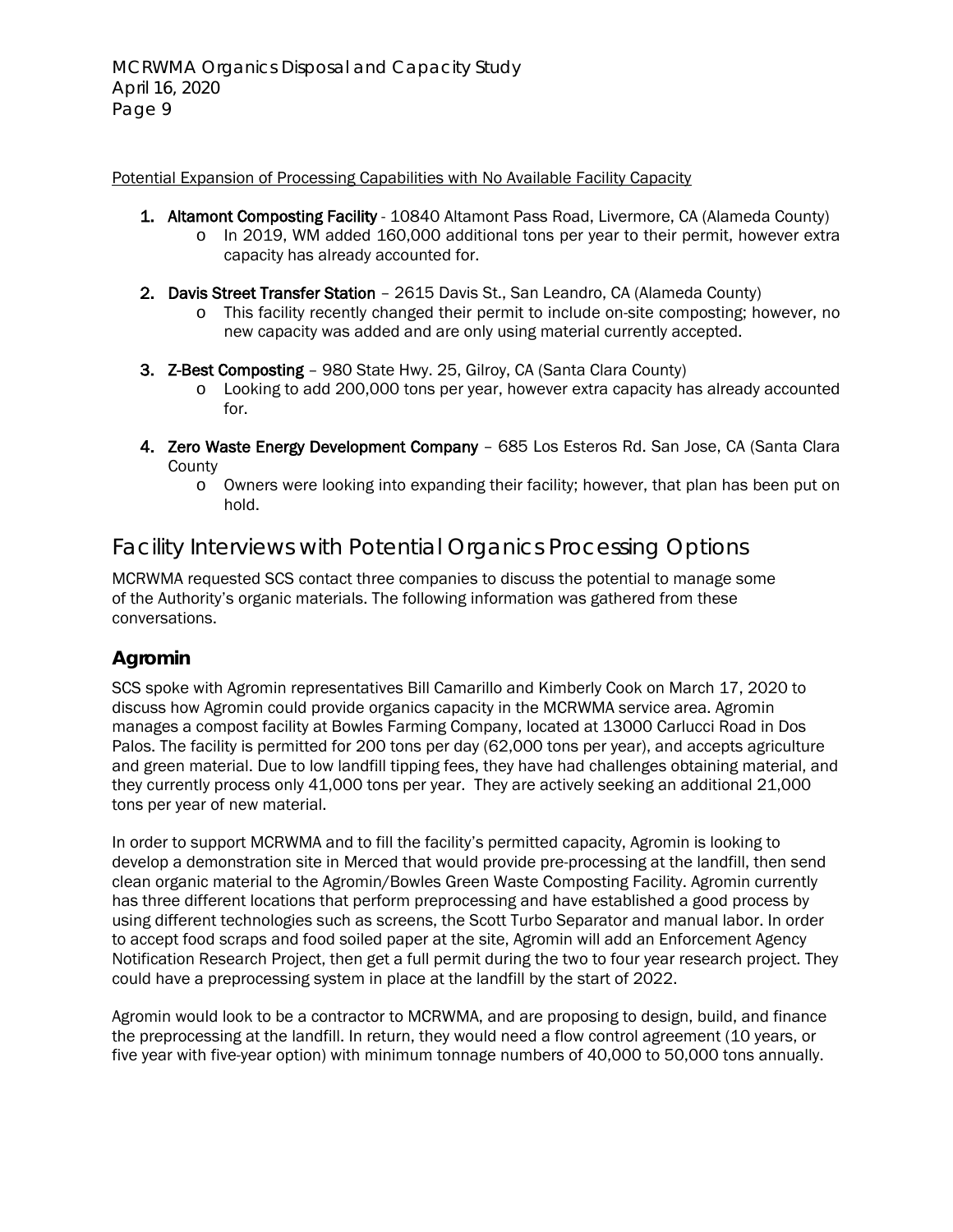#### **Monterey Regional Waste Management Authority**

SCS spoke with Tim Flanagan with the Monterey Regional Waste Management District (MRWMD) on February 28, 2020, to discuss the possibility of transferring their anaerobic digester to the MCRWMA Highway 59 landfill and compost facility. The anaerobic digester is owned and operated by Zero Waste Energy, LLC, and is located at 14201 Del Monte Blvd. Marina, California. The digester opened in 2013 and operated for five years under a pilot research compost project, accepting 5,000 tons per year of food scraps and green waste. It was closed in September 30, 2019.

The technology is a SmartFerm dry anaerobic digester, which features four steel fabricated and insulated digesters, each 12 feet in width, 12 feet in height and 40 feet in length. Each digester has a specially designed hatch that provides a gas-tight seal to ensure anaerobic conditions are properly maintained during processing. The base system contains a below-grade concrete percolate tank, a mechanical-electrical container, containerized combined heat and power system, package bio-filter, external biogas storage bladder and environmental control device. The SmartFerm system is a 21 day batch process that transforms organic waste into biogas and high quality digestate feedstock for windrow composting.

MRWMD will no longer be using this anaerobic digester, and is open to the removal of the facility from their property. The permit was not renewed because it was a pilot demonstration project; however, the technology is in good working condition. Any further discussion on the potential of moving the technology would need to be discussed with Zero Waste Energy.

To understand if the technology could be moved to MCRWMA land, SCS discussed with Todd Stewart, Senior Project Manager at SCS Engineers who worked on the MRWMD facility while working for Zero Waste Energy, LLC. According to Mr. Stewart, the technology could be moved to a new site. In order to move the technology, the following steps would need to take place:

- 1. Discuss with Zero Waste Energy LLC if they are interested in selling or providing the technology to MCRWMA, and if so, what the cost would be.
- 2. Talk with the local utility to see if MCRWMA could enter into a power purchasing agreement, and/or see if MCRWMA could use the energy onsite.
- 3. Perform further analysis on the technology, such as: what would need to be replaced if moved, what the cost would be for the transportation and other on-site infrastructure to support the technology.

#### **Zanker Recycling**

SCS spoke with Michael Gross with Zanker Recycling on March 26, 2020, to discuss Zanker could potentially help with organics capacity in the MCRWMA service area. Zanker has a number of sister companies (e.g. Green Waste Recovery, Z-best Composting, Zero Waste to Energy Development) that provide comprehensive solid waste programs and infrastructure to assist their clients with diversion goals. Their Z-best facility has clean OMRI certified compost, as well as mixed waste that is composted and used for landscaping.

Zanker currently is permitting two projects in Sacramento County that will manage 80,000 and 200,000 tons of organic material, and other projects in Bakersfield and San Jose. Zanker is working out the tip fee for each facility, however believes it will be between \$80 to \$100 per ton. They are looking to expand in the Central Valley if there is an opportunity to assist with SB 1383 compliance,